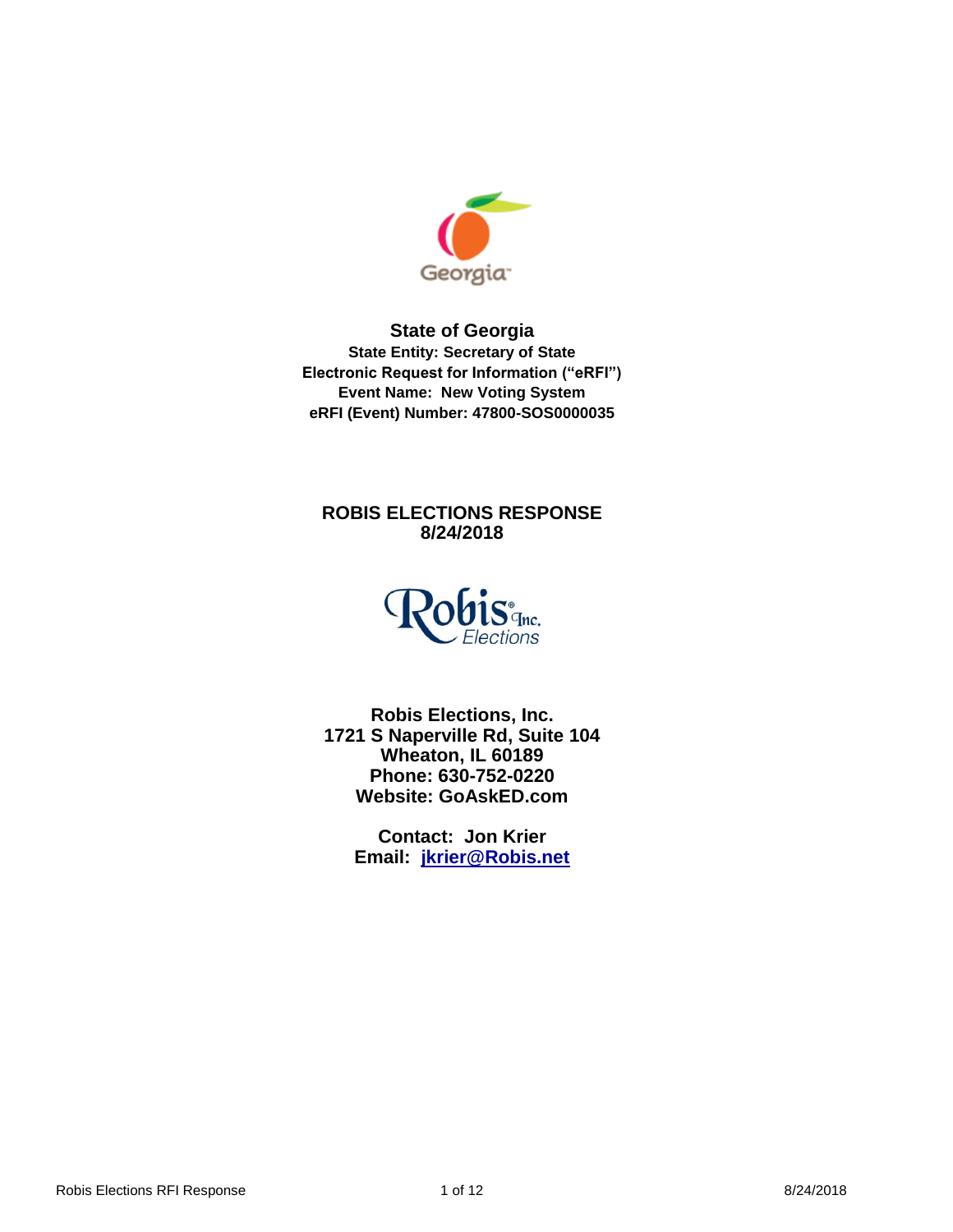We are pleased to submit our response to the State of Georgia for the RFI request 47800-SOS0000035, "New Voting System". Our submittal is specific to electronic pollbooks. Below are our answers to the RFI questions. We are also available to provide additional information or demonstrations as required. We look forward to the opportunity to be of long term service to the State. Here is a little information about us.

A Chicago based organization since 1991, headquartered in Wheaton, IL with office and warehouse facilities in Albuquerque, NM.

- 100% U.S. owned and all products are developed 100% in the U.S.
- Serving election officials in states coast to coast, representing over 14 million registered voters
- Offering a suite of products and services designed to efficiently and affordably manage the polling place.

Robis is the developer of the AskED line of election products that range from our electronic pollbooks to logistical support apps that assist with call center/issue, time and material management.

One key thing that sets the AskED ePollbook apart from the rest of the market is our Election Decision Support™ system, also known as the AskED "election logic." In fact, this is where our product name comes from. The "ED" stands for "election decision." Our entire product line has been built with the goal of making it easier for the pollworker to handle each voter consistently and accurately regardless of the pollworker's experience level.

We are committed to bettering the voting process for voters, candidates, and election officials coast to coast by providing easy to use, flexible, accurate, secure, and affordable voting place product management solutions. It is our objective to help provide you with flawless elections.

Our clients deploy a number of voting models which include absentee, precinct based, vote centers and mixed models.

Bettering your experience means we don't merely supply products but we use a consultative approach to bring our years of experience to the table to benefit our clients. As you review our answers, you will discover that we provide the easiest to use, most flexible and most secure electronic pollbook on the market.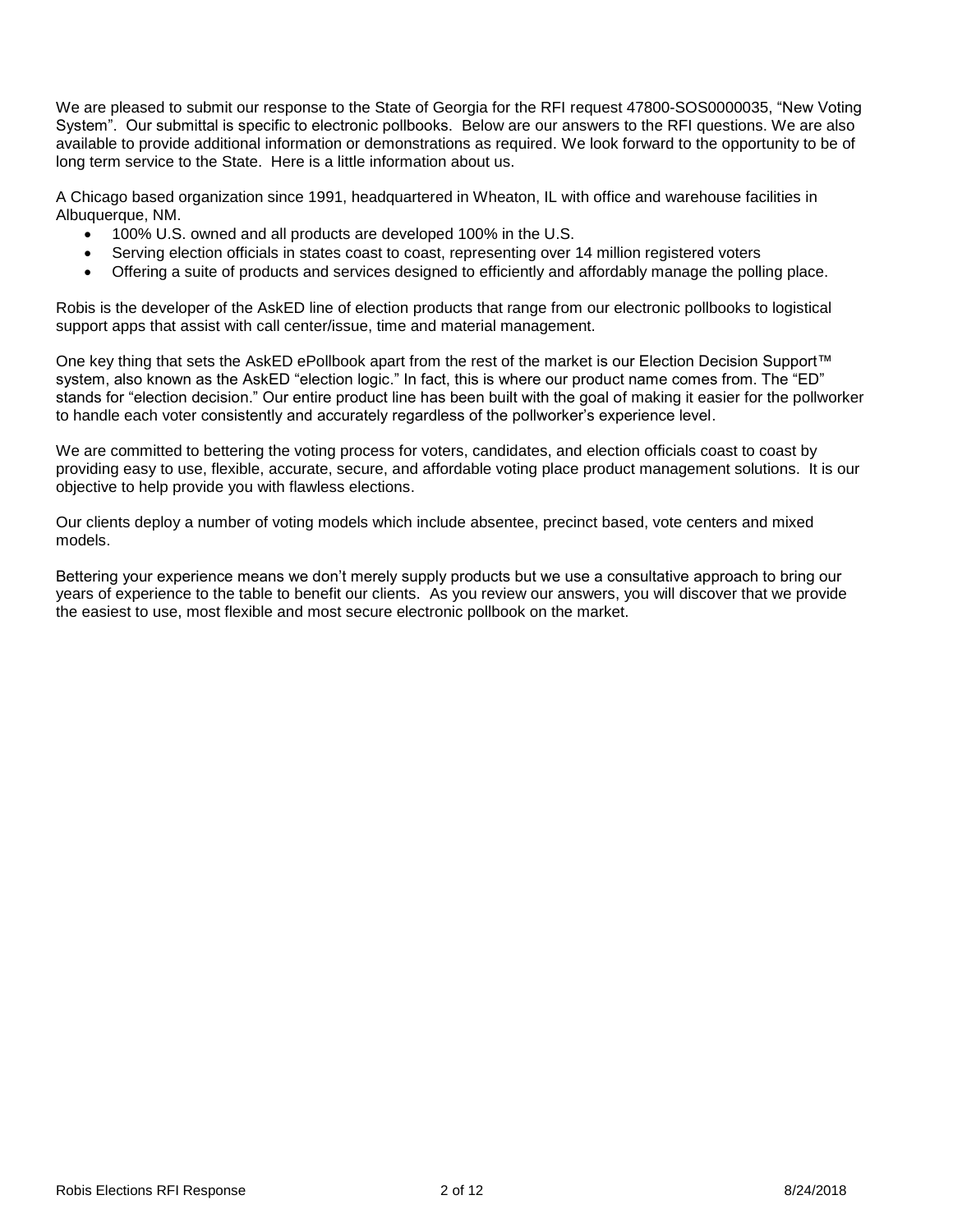# **3. Requested Information**

# **3.4 Future Methods of In-Person Voting**

The State Entity anticipates that Georgia will move to a method of in-person voting utilizing optical scan paper ballots; digital scanners and tabulators; and ballot-marking devices for voters with disabilities. Provisional ballots will still be available as required by law. It is likely that one of the following methods of inperson voting will be utilized once the next voting system is deployed:

- **Method 1:** In-person (early and election day) voting is primarily conducted with optical scan paper ballots marked by hand. Ballot-marking devices are available to be used as needed. Ballots (handmarked and marked using ballot-marking devices) are scanned by digital scanners and deposited into a secure ballot box.
- **Method 2:** In-person (early and election day) voting is conducted solely with ballot-marking devices. Ballots marked using ballot-marking devices are scanned by digital scanners and deposited into a secure ballot box.
- **Method 3:** Absentee in-person (early) voting is conducted solely with ballot-marking devices. Election day voting is primarily conducted with optical scan paper ballots marked by hand. Ballotmarking devices are available to be used as needed. Ballots (hand-marked and marked using ballot marking devices) are scanned by digital scanners and deposited into a secure ballot box.

### **3.5 Basic Requirements**

An election management system, digital scanners and tabulators, and ballot-marking devices must be certified by the Election Assistance Commission to satisfy – at the minimum – the VVSG 1.0 standard.

- Solution must have been deployed successfully in another state.
- Solution must have functionality to quickly and accurately audit voting records.
- Solution must support overlapping and concurrent elections.
- Solution must have write-in candidate capability.
- Solution must incorporate encryption and digital signatures as security measures.

# **3.6 Questions**

- 1. Explain how your solution meets our needs for the following voting system components:
	- Election Management System
	- Ballot Marking Devices
	- Digital Scanners & Tabulators
	- High Speed Scanners and Tabulators
	- Statewide Electronic Pollbook System

#### **Robis Response:**

Robis is responding to the request for information on an Electronic Pollbook System. The Robis, AskED ePollbook can be implemented statewide and is fully compatible with all major voting systems. The AskED system ensures each voter gets the correct ballot and can even communicate that ballotstyle via an ES&S ExpressPass printer, a TSX memory card, a ballotstyle barcode or even by printing the ballot directly.

The AskED ePollbook is the **most flexible** ePollbook on the market

- $\triangleright$  Every screen is data-driven and configured for you. So the system will support your exact laws and procedures today and can be configured to support any changes in the future.
- $\triangleright$  You are not locked to a single hardware manufacturer and there are hundreds of peripherals available from COTS vendors.
- $\triangleright$  Not locked to a single port. To add ballot on demand, just add a ballot printer. System already supports ballot printing in addition to receipt printing, ballot marking device activation and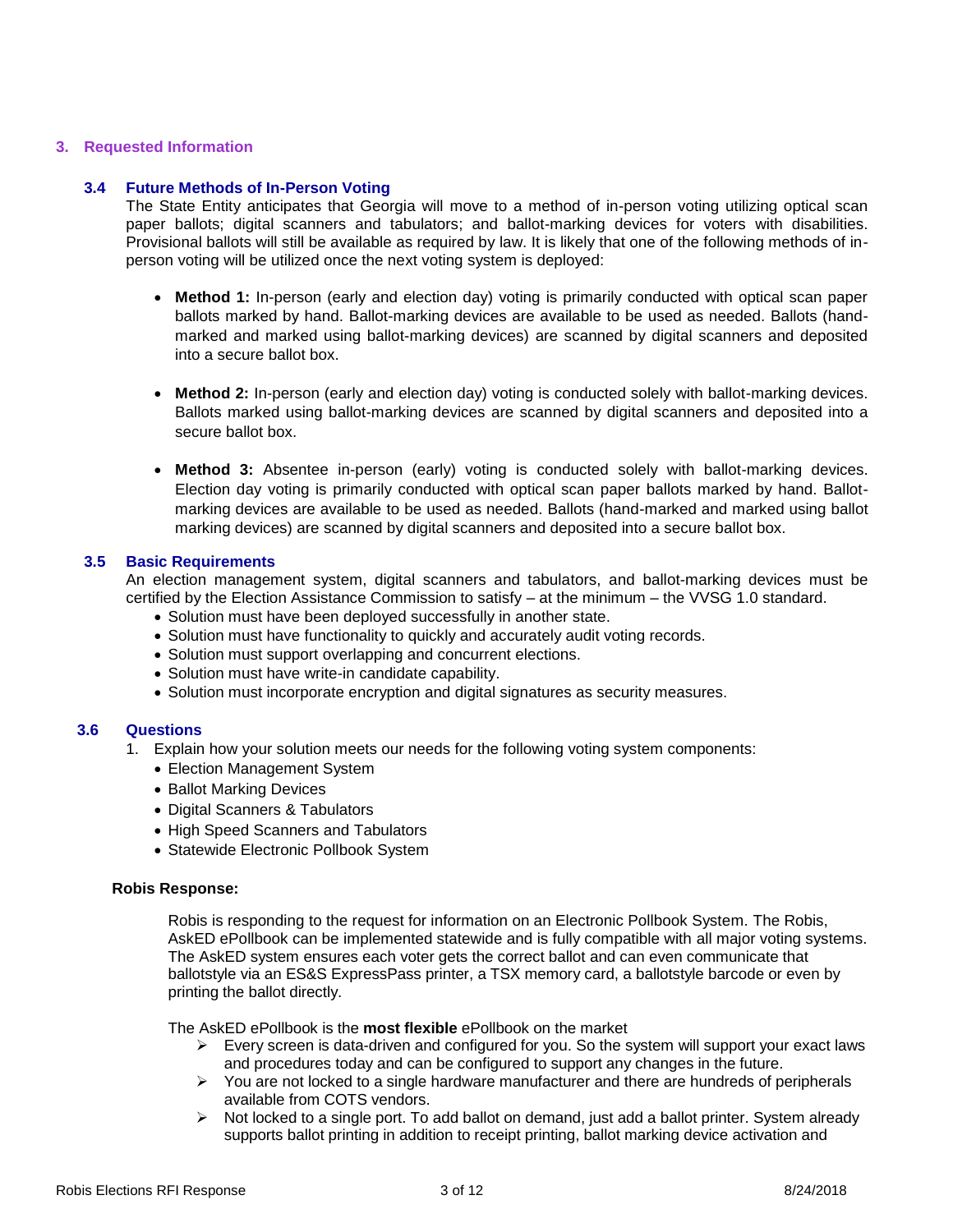more.

The AskED ePollbook is the **most user-friendly** ePollbook on the market

- $\triangleright$  Our decision support system guides the pollworker with simple yes/no questions to the correct course of action for each voter given that voter's circumstances.
- $\triangleright$  Training pollworkers consists of teaching them to, "Read the screen and do what it says."
- $\triangleright$  The interface is designed for the non tech-savvy to work with ease.
- $\triangleright$  Our all-in-one-bag allows users to set-up the AskED ePollbook in about 30 seconds. The user just unzips the bag and plugs in the power. No items to remove from the case. No cords to match up or plug in. No Bluetooth to become unpaired or fail. This means faster set up and fewer problems in the field.

The AskED ePollbook is the **most secure** ePollbook on the market.

- $\triangleright$  Robis is 100% U.S. Owned and all software is developed here in the U.S.
- $\triangleright$  Our recommended Windows hardware is manufactured in the U.S. Many of our competitors use iPad's, which are manufactured in China.
- $\triangleright$  We do not use the public cloud for voter data. The public cloud opens the door to other organizations having access to your data and removes the data from your positive control. Our datacenters are dedicated to U.S. elections and do not allow access from outside the U.S.
- $\triangleright$  Windows systems are used by all major security agencies including the Pentagon, NSA, CIA, FBI and others. Our systems are hardened against attacks and have been tested by VSTL's and have been tested by red hat teams during certification.
- $\triangleright$  All data is encrypted both in-transit and at rest, and we use multi-factor authentication for enhanced security. AES256bit encryption methods are used.
- $\triangleright$  You are not locked to using wireless technology, which can be easily disrupted even from outside the polling place. You can use wireless or can hard-wire. You are not limited to a single port as many other ePollbooks are.

For more information on the AskED ePollbook solution, see **Confidential Overview of AskED System** in **Appendix A**.

For more information on security, see **Confidential Security Considerations** in **Appendix C**.

#### **Examples of our Decision Support System**

In order to determine the correct ballot style, the Robis Elections' Election Decision Support™ system displays step-by-step instructions on screen to guide the pollworker to the correct course of action for each voter given that voter's specific circumstances. Training consists of telling the pollworker, "read the screen and do what it says." The State can customize each screen so that it perfectly matches your processes and so that voters are handled accurately and consistently regardless of the experience-level of the pollworker.

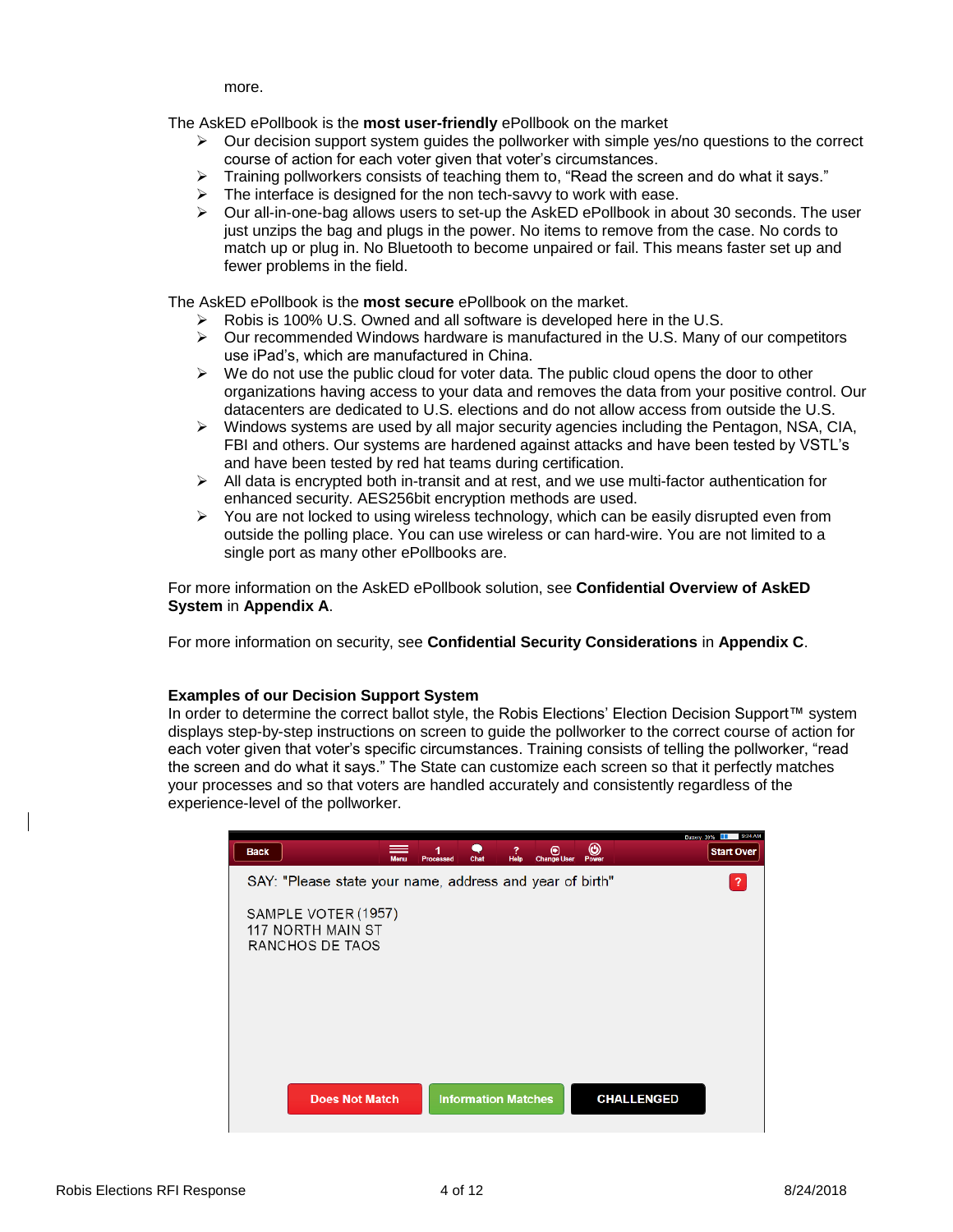The AskED ePollbook is configured with your voter eligibility logic, so each voter gets processed correctly.

- Step-by-step instructions direct the pollworker through the check-in process.
- Determines the correct ballot style for each situation.
- All logic paths and content are customizable prior to any election.
- Can print any forms needed during check-in.
- Can even print the correct ballot for each voter during check-in if desired.
- When laws or procedures change, the AskED ePollbook can be easily configured to take the change into account.
- 2. Describe how your solution would accommodate each of the proposed methods of in-person voting described in Section 3.4. Discuss the pros and cons of each method as it relates to your solution.

### **Robis Response:**

The voter check in process accommodated by the AskED ePollbook will work the same in all three methods since this phase of the voting process requires that the correct ballotstyle be identified for each voter. You can utilize the AskED ePollbook for precinct-based voting, for vote center or early voting and for mixed environments where some rural voters are precinct-based and others are votecenter based.

Our system can also activate a ballot marking device such as the ES&S ExpressVote by encoding ExpressPass ballots or by printing an appropriate activation barcode.

In addition, the AskED ePollbook supports ballot-on-demand with only the addition of a printer. All ballot-on-demand software/capabilities are already included and can just be "turned on" if you decide to utilize that feature.

The AskED system also allows you to print absentee ballots from your central location directly from our Command Center if so desired.

 $\bullet$ 

During implementation, Robis will work with County staff to determine the best configuration for each election and jurisdiction.

3. Describe the paper stocks associated with your proposed solution. What are its storage requirements in regards to climate and space?

# **Robis Response:**

# **Forms & Receipts**

The AskED ePollbook can print barcodes, receipts, registration forms, provisional and other forms during the voter check-in process. The state can choose between several printing options from receipt and label printers to full laser printers. The storage requirements depend on the printer selected. For example, f a receipt printer is selected, the environmental conditions are: Temperature Operating:  $0 \sim$ 40°C (32 ~ 104°F) Storage: -20 ~ 60°C (-4 ~ 140°F) Humidity Operating: 10 ~ 80% RH Storage: 10 ~ 90% RH

# **Ballots**

The AskED system is certified for ballot-on-demand for several voting systems. For ballots, the determination of optimal paper stock is determined by the voting machine manufacturer. And the stock and storage requirements should be set and followed from that vendor.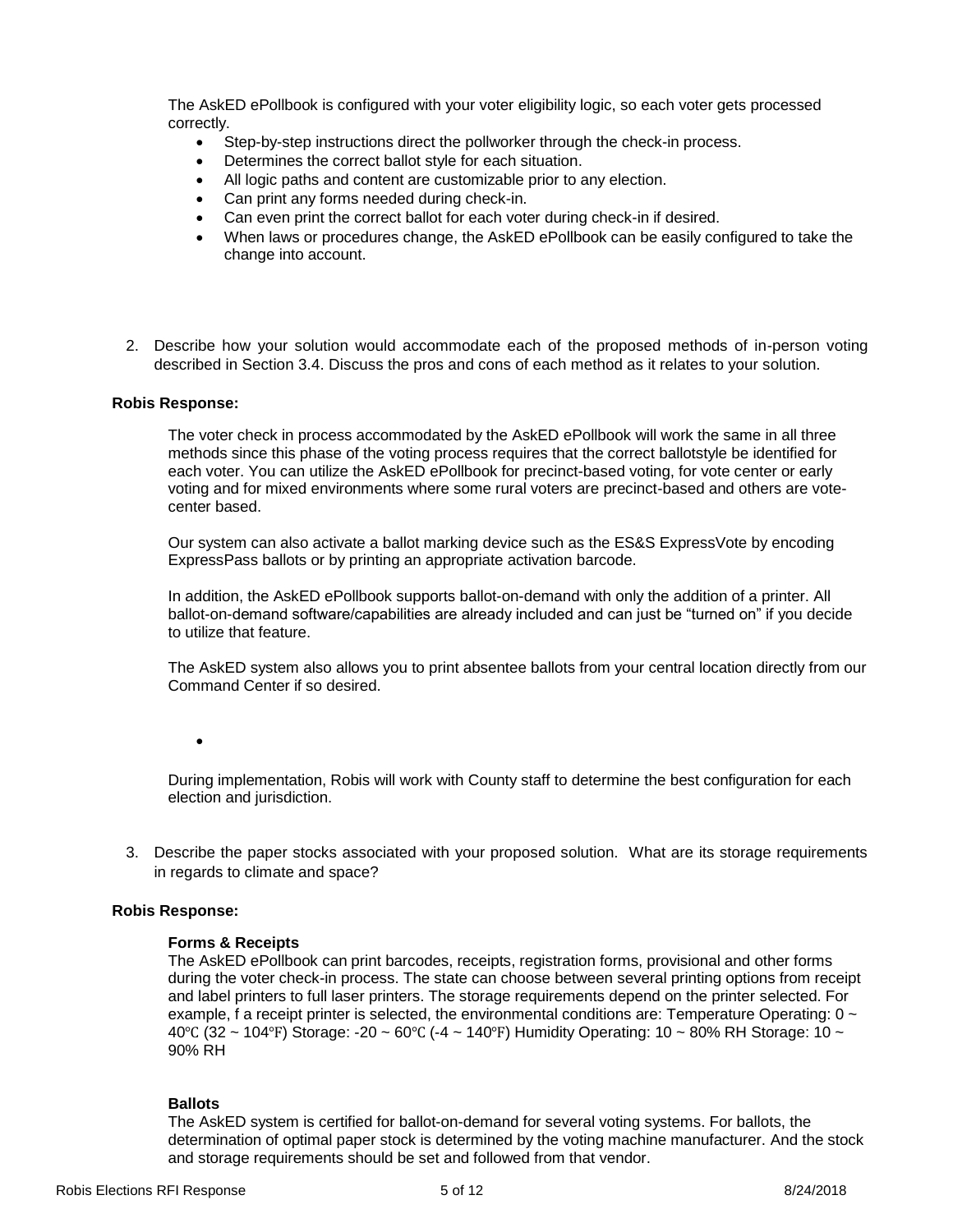4. Please provide a number of scanners and ballot-marking devices that Georgia would need for each proposed method of in-person voting described in Section 3.4, keeping in mind that currently voters are allowed to vote at any early voting location in the county during absentee in-person voting.

#### **Robis Response:**

Robis is not bidding on ballot scanners or ballot-marking devices, but we can recommend the number of electronic pollbooks needed. We would recommend one unit for each 500 voters per day expected at each site with a minimum of two units per site for redundancy. Robis can assist you with projections. We also recommend that you have additional contingency units that can be deployed should voters choose any particular site in greater numbers than projected. Additional AskED units can be deployed very



quickly. All peripherals remain in the bag, so it literally takes less than a minute to deploy an additional unit.

5. Depending on the method of in-person voting described in Section 3.4 that Georgia adopts, it may have a need for ballot-on-demand printing capability. Please describe your solution to our potential need for ballot-on-demand printing.

### **Robis Response:**

The AskED ePollbook provides the easiest implementation of ballot-on-demand in the polling place. No additional hardware or software is needed other than a ballot printer and there is no additional work by the pollworker. The AskED ePollbook software can be configured to print each voter's ballot as the voter is checked in. We utilize Okidata printers that are designed specifically for ballot printing and provide the accuracy needed for modern tabulators. We are certified by several voting machine manufacturers to print their ballots and our system has been tested by Pro V&V and SLI VSTL testing labs.

| <b>Back</b>                                                                                        | Chai<br>Processed             | 7<br>◉<br>Helo<br><b>Change User</b> | ω<br>Power                                        | 8:48 AM<br>Battery: 79<br><b>Start Over</b> |
|----------------------------------------------------------------------------------------------------|-------------------------------|--------------------------------------|---------------------------------------------------|---------------------------------------------|
| Click RECORD CHECK IN to proceed and mark the voter as "Voted".<br>WARNING: This cannot be undone. |                               |                                      |                                                   | ?                                           |
| SAMPLE VOTER, 1957                                                                                 | <b>AskED ePollbook</b>        |                                      |                                                   |                                             |
| 117 NORTH MAIN ST, RANG                                                                            | Ballot style sent to printer. |                                      |                                                   |                                             |
| DOB:<br>1957<br>Party                                                                              |                               |                                      |                                                   |                                             |
| <b>Ballot Style:</b><br>BALLOT STYLE 001.pdf                                                       | <b>OK</b>                     |                                      | <b>Ballot Type:</b><br>advisional <b>Precinct</b> |                                             |
|                                                                                                    |                               |                                      |                                                   |                                             |
|                                                                                                    |                               |                                      |                                                   |                                             |
|                                                                                                    |                               |                                      |                                                   |                                             |
| <b>Cancel</b>                                                                                      |                               |                                      | <b>Record Check In</b>                            |                                             |
|                                                                                                    |                               |                                      |                                                   |                                             |

6. Explain how your solution meets each of the basic requirements in Section 3.5.

# **3.5 Basic Requirements**

An election management system, digital scanners and tabulators, and ballot-marking devices must be certified by the Election Assistance Commission to satisfy  $-$  at the minimum  $-$  the VVSG 1.0 standard.

• Solution must have been deployed successfully in another state.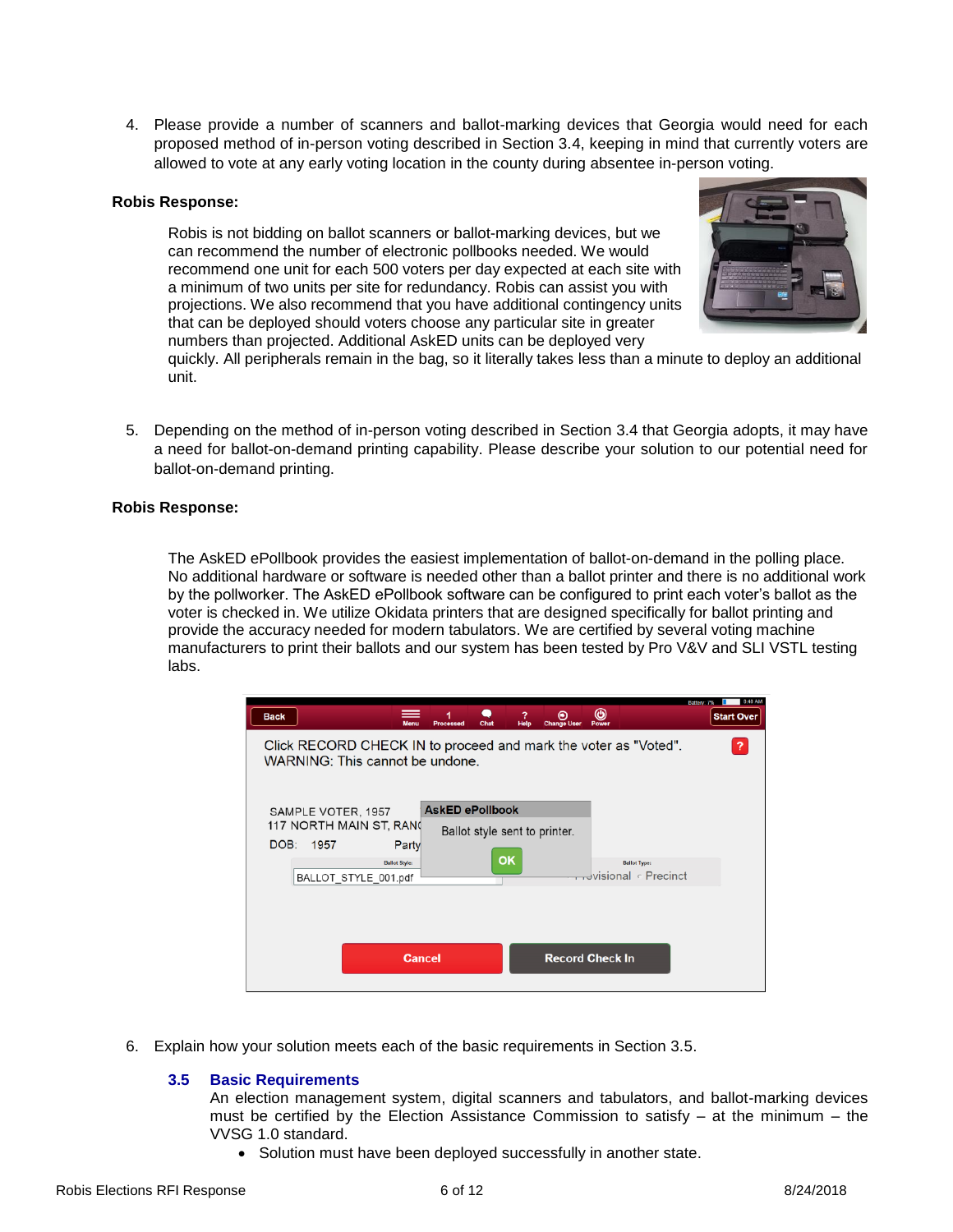- Solution must have functionality to quickly and accurately audit voting records.
- Solution must support overlapping and concurrent elections.
- Solution must have write-in candidate capability.
- Solution must incorporate encryption and digital signatures as security measures.

#### **Robis Response:**

Robis is proposing an electronic pollbook solution. The VVSG standards do not apply to electronic pollbooks at this time. However, the AskED ePollbook has been tested by VSTL testing labs including Pro V&V and SLI. In addition, the AskED ePollbook has gone through certification in numerous states including NM, IN, VA, ID and more recently PA and CA.

- Solution must have been deployed successfully in another state.
	- $\circ$  The AskED suite of products is in use in 10 states including the largest jurisdiction in the country. The AskED ePollbook in similar configuration to what is being proposed here is currently in use in 5 states. New Mexico in particular would be a good example for the State of Georgia since the AskED ePollbooks with Ballot-on-Demand are used to support Vote-by-Mail/Absentee, Early Voting, Election Day Vote Centers and traditional precincts through a statewide contract.
- Solution must have functionality to quickly and accurately audit voting records.
	- o While the ePollbook does not record the votes it does provide multiple, secure ways of verifying those who have been checked in to vote.
- Solution must support overlapping and concurrent elections.
	- $\circ$  The AskED system supports any number of elections and election types both overlapping and concurrent.
- Solution must have write-in candidate capability.
	- o This requirement does not seems to be applicable to the electronic pollbook other than to confirm that ballots with write-in options can be printed via our ballot-on-demand features.
- Solution must incorporate encryption and digital signatures as security measures.
	- $\circ$  All data used by the AskED ePollbook is encrypted both in motion and at rest using industry best practices of SSL/TLS, private certificates and AES-256bit encryption methods. In addition, we never use the public cloud, so your data is never subject to outside access. In fact, our data center is dedicated to U.S. elections and is not even accessible from outside the United States.
- 7. Describe how your proposed solution provides unofficial results on Election Night at the polling place.

#### **Robis Response:**

The electronic poll book is not involved in the tabulation of ballots and does not relate to results. We do, however, provide check-in statistics and reconciliation that will assist in balancing number of voters each night and will support the activities of canvass.

8. Describe how your proposed solution transfers data collected from Ballot Marking Devices, Digital Scanners, High Speed Scanners, and Tabulators to the Election Management System and vice versa.

#### **Robis Response:**

The electronic poll book is not involved in the tabulation of ballots and does not relate to results. We do, however, provide check-in statistics and reconciliation that will assist in balancing number of voters each night and will support the activities of canvass.**.**

a. Include a description of the essential peripherals that are used in the data transfer process (i.e. flash drives, memory cards, and other items that will have to be replaced periodically). Are these items proprietary and are replacements purchased directly from the vendor or are they commercially available?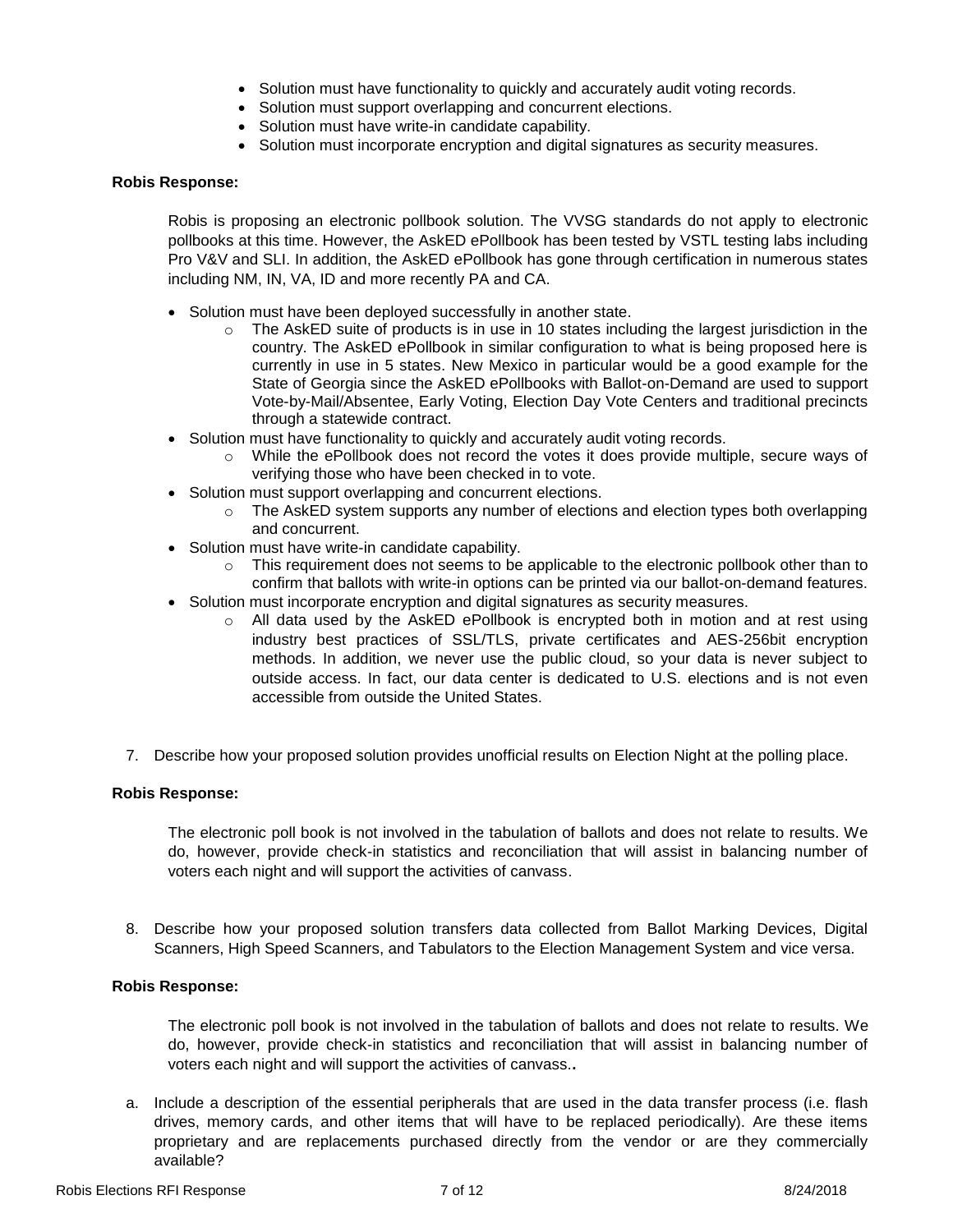# **Robis Response:**

Data can be deployed to the AskED ePollbooks either using thumb drives/memory cards or over a LAN or WAN network. When using drives or memory cards, these are commercially-available items. All hardware (except our all-in-one case) are non-proprietary and are available from a variety of hardware sources. You are never locked down to a single source or even a single manufacturer as you are with other ePollbooks on the market.

9. Does your solution include Election Night Reporting capabilities? If so, please describe your Election Night Reporting solution, including security features.

### **Robis Response:**

The electronic poll book is not involved in the tabulation of ballots and does not relate to results. We do, however, provide check-in statistics and reconciliation that will assist in balancing number of voters each night and will support the activities of canvass.

10. Georgia plans to begin using the new voting system by the 2020 Presidential Preference Primary, which was last held in March. Please provide an approximate timeline to implement your proposed solution.

#### **Robis Response:**

We encourage jurisdictions to begin implementation as soon as possible to leave plenty of time for configuration and training. However, a typical implementation schedule is approximately 12 weeks before first use of the product.

See Confidential Sample Timeline in Appendix B (at the end of this document)

11. Georgia has a fairly centralized election creation process where the state builds the ballots for the counties. How does your election management system work efficiently in this state-centered model? Describe how your proposed solution transfers election data and ballot information created at a state level to local jurisdictions for execution, including security features.

#### **Robis Response:**

Voter, address, location and ballotstyle data is loaded into the AskED Command Center in order to prepare it for use on the AskED ePollbooks. Robis receive data from the State for the entire State and provide each County with its own data via automated dataloaders. This data will be provided by you from your voter registration system. Robis will customize the data loaders to work with your data as needed. When utilizing our hosting services, data can be transferred to our datacenter via sFTP or, if the data is available via web services, our system can download the data as needed. All data would be encrypted both at rest and in transit. IP restrictions, VPN's and private certificates can be used to provide multi-factor authentication.

Note that we never use the public cloud, which would introduce an unknown risk of access by the cloud provider. Our data center is dedicated to U.S. elections and we do not allow access from outside the U.S.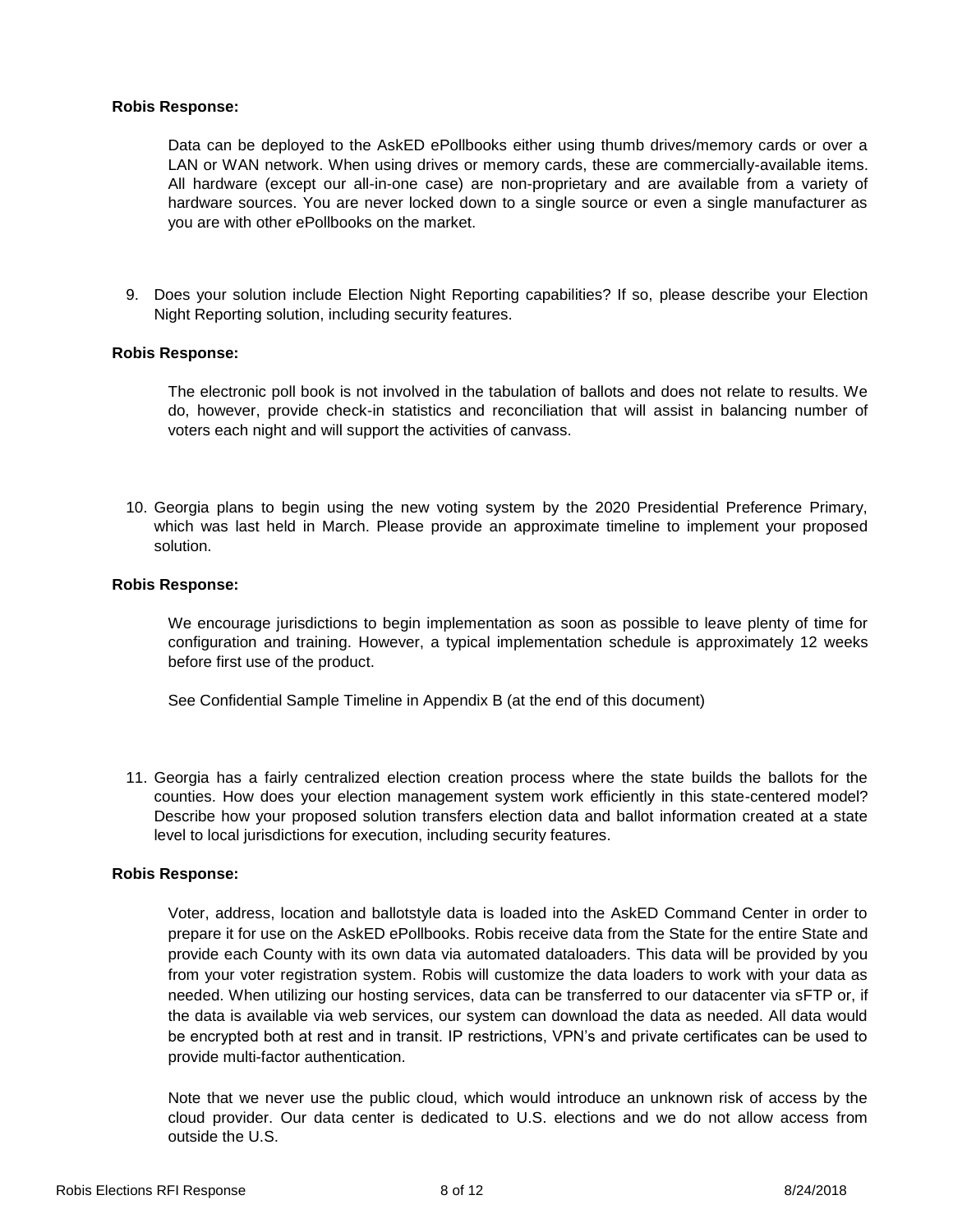Alternately, you can host the AskED Command Center on a State server. If hosted from within your network, data may be transferred via files, web services or SQL views.

For New Mexico, where we provide our ePollbook across the state for vote centers and ballot-ondemand, the State prepares the election data, which we extract and provide to each of the counties via our secure portal. Each County then has access to their specific data via the AskED Command Center for their specific ePollbooks.

12. Describe the security features of your proposed solution including, but not limited to, cyber security; physical security; and data integrity verification and validation.

### **Robis Response:**

### **See CONFIDENTIAL Appendix C – Security Considerations**

13. Describe the accessibility features of your proposed solution for voters with disabilities.

### **Robis Response:**

The AskED system can support voters with disabilities who are checking in to vote in a variety of ways. For example, if signatures are being captured, our signature pad can be pulled out of the case and provided to a pollworker in a wheelchair, etc. The system also can support curb-side voting if that is allowed in the State. In addition, the AskED Voter Eligibility logic can guide the pollworker in how to service voters who need assistance including any forms that must be filled out, etc.

- The system can also print reports, forms and even ballots in alternate languages if so desired. (Alternate language ballots would have to be provided by the State as part of the election set up process).
- 14. Have any third party groups vetted the accessibility and/or security features of your proposed solution? If so, please provide their assessments.

# **Robis Response:**

The AskED ePollbook has been tested by Pro V&V and SLI VSTL labs and has gone through certification in numerous states including NM, IN, VA, ID and more recently PA and CA. These certifications are publicly available and can be provided upon request.

15. Does your solution include decommissioning of the existing voting system, including DREs, optical scanners, and electronic pollbooks? If so, please describe your decommissioning process.

#### **Robis Response:**

We do not typically get involved in decommissioning customer-owned devices. However, we can provide guidance on the secure destruction of data-holding devices and can provide staff assistance as needed.

16. Provide a recommendation for a training plan that takes into account all stakeholders, which includes – at the minimum – state users, county election officials, voters, and voter advocacy entities.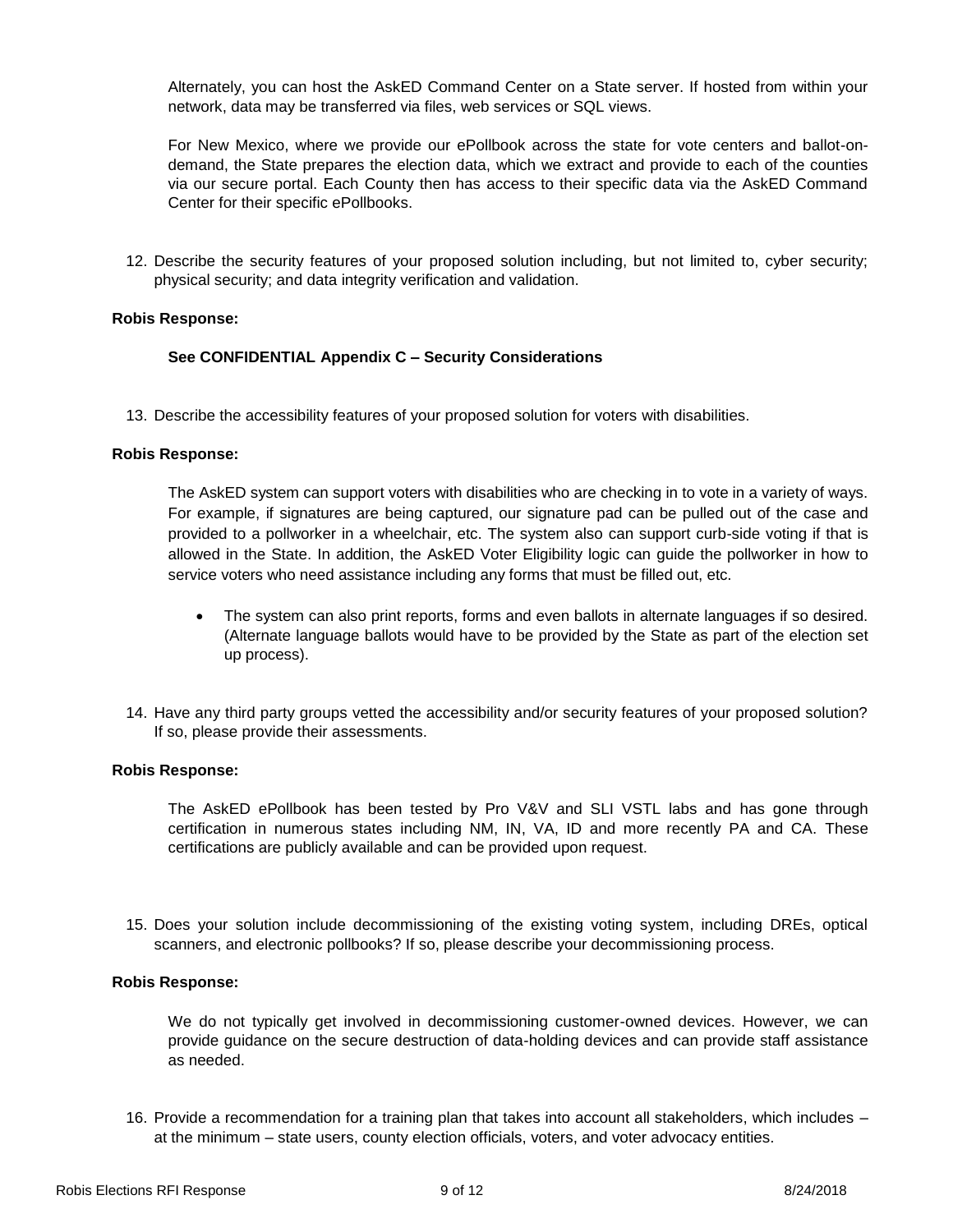# **Robis Response:**

# **See Appendix D – Confidential Training Plan**

17. Describe the useable components (e.g., paper and ink) of your voting system solution, including whether or not they are proprietary, have to be replaced by purchasing directly from you, or can be replaced commercially through other vendors?

# **Robis Response:**

With the exception of our all-in-one case, all the hardware components of the AskED ePollbook are COTS (Commercial off the Shelf) items which are readily available from many sources. We do not limit you to a single source or even to a single manufacturer as many of our competitors do. Any consumable components Such as toner, thermal paper rolls and labels are available through standard office supply dealers. Ballot paper is also available commercially and must meet the voting system standards.

18. For budget purposes, please provide an estimated cost of your voting system solution, including hardware, software, any necessary licenses, peripherals, implementation, decommissioning, training, and maintenance.

# **Robis Response:**

# **See Appendix E – AskED Pricing.**

19. For budget purposes, is there an option to lease equipment instead of purchasing equipment under your solution? If so, please provide an estimated cost to lease each component of your proposed solution where leasing is an option and whether the leasing option includes updates to the software.

# **Robis Response:**

The AskED ePollbook software can be "purchased" as a perpetual license or can be "leased" as an annual license. Package system pricing is explained in our pricing section, but just to provide a useful response here for budgeting purposes, a perpetual software license would be around \$405 per unit plus annual support and maintenance of around \$75 per year. An annual lease would be around \$154 per year including annual support and maintenance.

Hardware leasing options are also available through one of our commercial leasing partners such as Dell Leasing. Terms vary based on lease length, quantity and desired outcome at the end of the lease. Terms are flexible, and we can provide a specific quote from a leasing partner once the State has better defined items, peripheral choices and quantities.

20. Describe your proposed solution's technical support system, including, but not limited to, how it will provide ongoing software and system support; conduct regular source code auditing and analysis; escrow source code; share information about source code auditing and reviews; share information about each code release; and offer security enhancements for state and local officials.

#### **Robis Response:**

#### **Annual Support and Maintenance**

As long as an annual support and maintenance agreement is in place, the State will receive: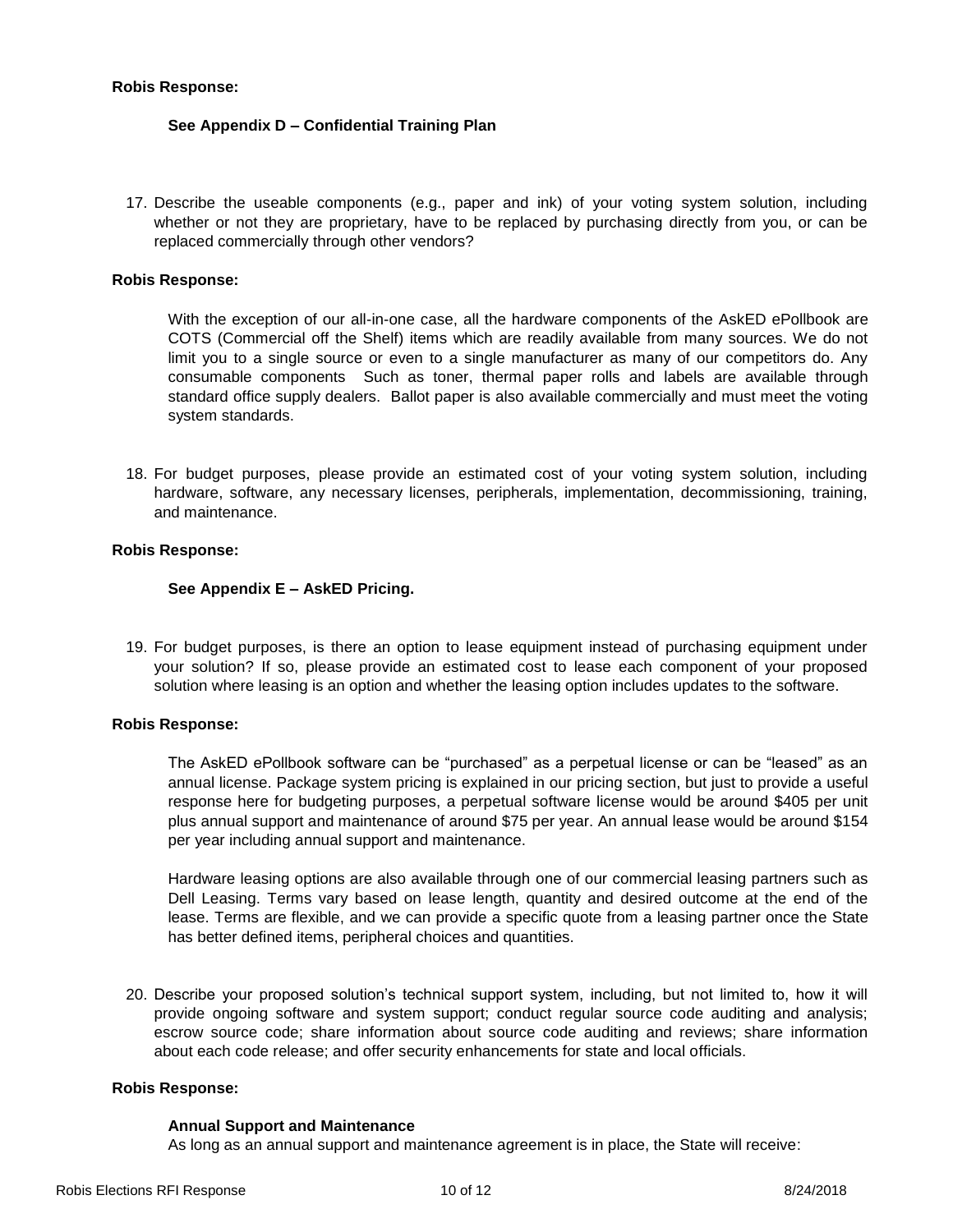$\triangleright$  Access to all software updates during the license period. Typically, prior to each election, Robis will provide a list of available new features/changes and the State will decide if they wish to upgrade for the upcoming election or wait until a future version.

If the State wishes to upgrade, an installer is provided to the State for testing and acceptance and then a new version and an implementation plan are worked out for upgrading all units. Robis can provide instructions or can actually perform the upgrades depending on State choices. On-site support is provided based on the fees indicated in the Pricing Appendix.

- $\triangleright$  As new security options and patches become available, these are first tested by our QA team. Then, prior to each election our security staff will provide any updated security enhancement options for the State to decide which they wish to implement.
- $\triangleright$  New versions are kept in Commercial escrow. State is listed as an escrow recipient as long as an annual support and maintenance plan is in place.
- 21. Describe the physical and power attributes of your Ballot Marking Devices, Digital Scanners & Tabulators, High Speed Scanners and Tabulators, and Statewide Electronic Pollbook System, including but not limited to:
	- Dimensions:
	- Weight;
	- Battery backup system capabilities; and
	- Power needs and ability to daisy chain equipment to a power source.

# **Robis Response:**

The AskED ePollbook is designed for a Windows-based laptop, 2-in-1 tablet or tablet. All of these types of hardware can weigh as little as three pounds. With this proposal, we are proposing a laptop that weighs 3 pounds. However, the County is free to select other Windows hardware. With dozens of hardware choices available you can pick the exact model you want as long as it meets the minimum processing and RAM requirements for the software.

Robis Elections offers a custom all-in-one case for the AskED ePollbook unlike anything on the market. This is a special case custom designed by Robis to hold the laptops or tablets and all items used by the AskED ePollbook. What makes this case special is that all items are already set-up and connected within the case and the **pollworker uses the laptop/tablet right from the case without removing it.** All the pollworker has to do is open the case and plug in the power. No cords to connect. No peripherals to set up. No Bluetooth to worry about. This makes set-up much easier and avoids confusion and training issues around what cords need to be plugged to what parts. The dimensions of the All-in-One Case is 23.5"x13.5"x7". Average weight of a fully equipped All-in-One Case with printer and signature pad is 15 lbs.

In the event of a power outage the system will run on battery for hours. Actual battery hours depends on model selected.